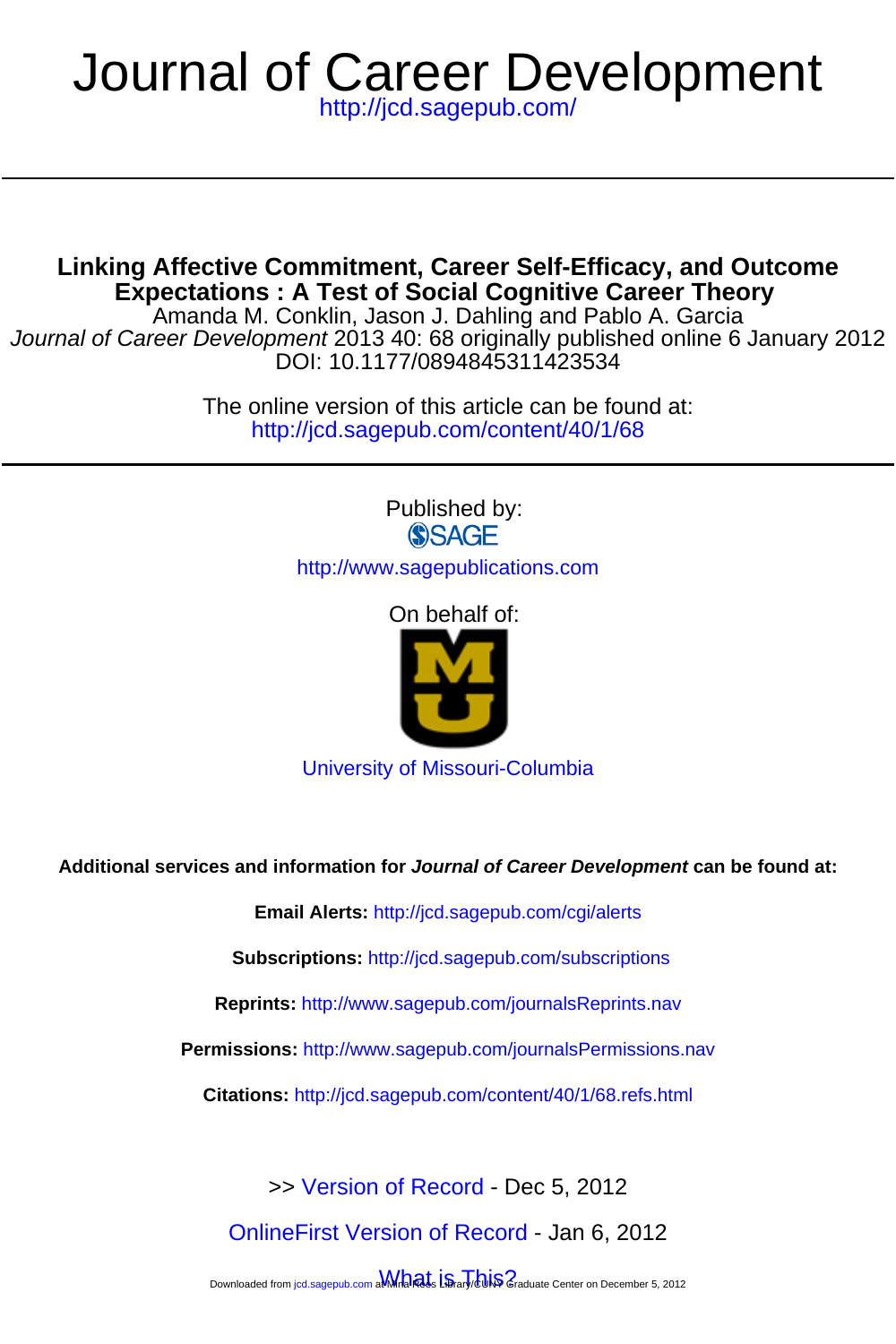Journal of Career Development 40(1) 68-83  $@$  Curators of the University of Missouri 2013 Reprints and permission: sagepub.com/journalsPermissions.nav DOI: 10.1177/0894845311423534 http://jcd.sagepub.com



# Linking Affective Commitment, Career Self-Efficacy, and Outcome Expectations: A Test of Social Cognitive Career Theory

Amanda M. Conklin<sup>1</sup>, Jason J. Dahling<sup>1</sup>, and Pablo A. Garcia<sup>1</sup>

#### **Abstract**

The authors tested a model based on the satisfaction model of social cognitive career theory (SCCT) that links college students' affective commitment to their major (the emotional identification that students feel toward their area of study) with career decision self-efficacy (CDSE) and career outcome expectations. Results indicate that CDSE mediates the relationship between affective commitment to the major and career outcome expectations, specifically expected career performance and satisfaction. Further, students' perception of abilities–demands fit with their major interacts with affective commitment to moderate these direct and indirect effects. The authors discuss these findings in light of SCCT and develop recommendations for career counselors and academic advisors based on their results.

#### Keywords

social cognitive career theory, career decision self-efficacy, commitment, fit perceptions, career outcome expectations

Corresponding Author: Jason J. Dahling, Department of Psychology, The College of New Jersey, 2000 Pennington Road, Ewing, NJ 08628, USA Email: dahling@tcnj.edu

<sup>1</sup> Department of Psychology, The College of New Jersey, Ewing, NJ, USA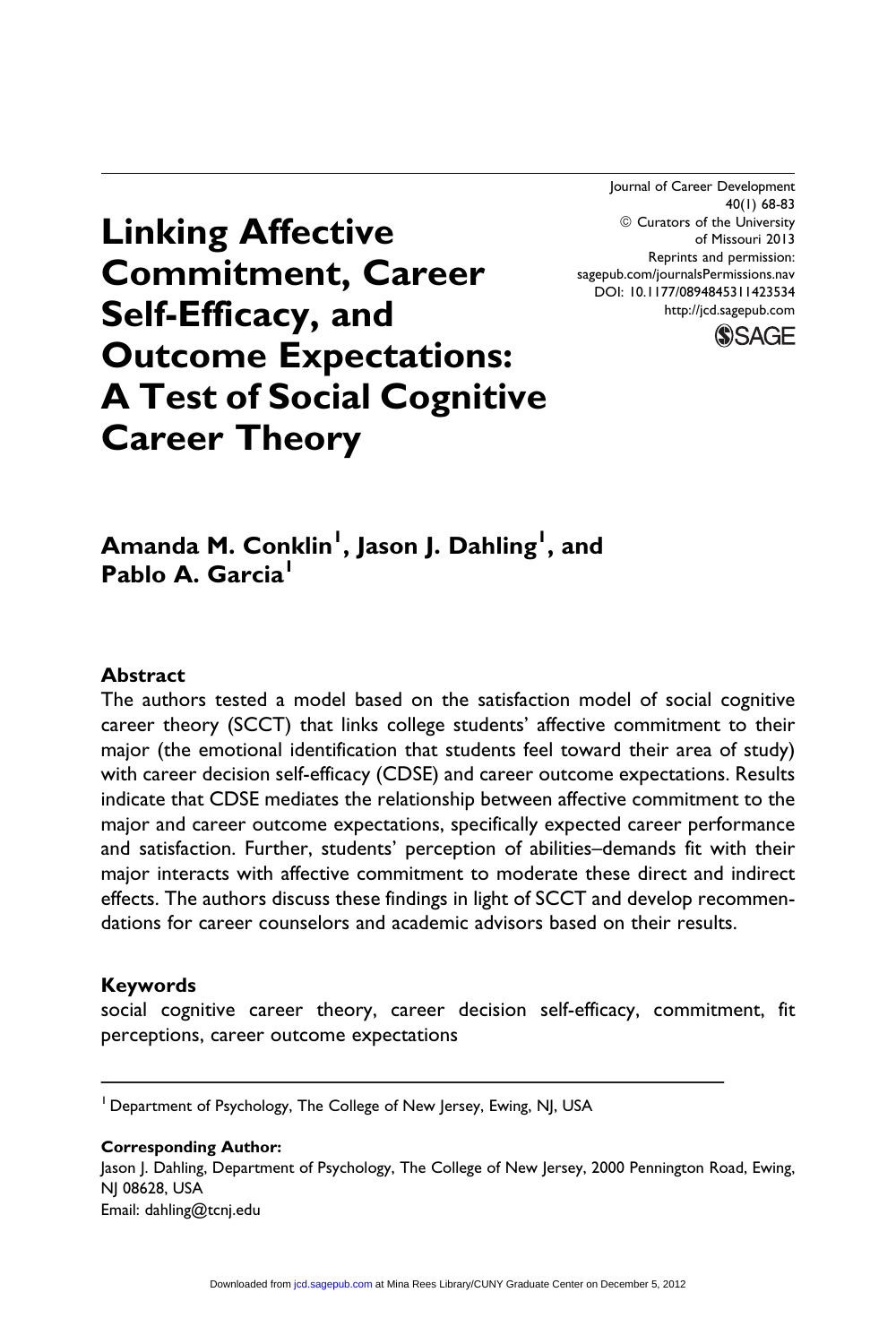

Figure 1. Theoretical model based on social cognitive career theory.

Vocational psychologists have long been interested in understanding how situational perceptions and individual differences influence career outcomes (Swanson & Gore, 2000). A dominant theoretical perspective in this field is social cognitive career theory (SCCT; Lent, Brown, & Hackett, 1994), which proposes a triadic relationship between individual differences, environmental factors, and behaviors that together explain occupational interests and goals. The two chief mediating variables in the SCCT model are self-efficacy and outcome expectations, which are predictive of personal interests, personal goals, and, ultimately, career success (Lent et al., 1994; Tokar, Thompson, Plaufcan, & Williams, 2007). Self-efficacy is defined as an estimate of one's ability to successfully perform tasks in a particular domain, whereas *outcome expectations* refer to positive or negative career-related experiences anticipated to occur in the future in that domain (Lent, Sheu, et al., 2008). The SCCT model proposes that various person inputs, which are individual differences relevant to career development, affect self-efficacy through learning experiences. Self-efficacy, in turn, mediates the relationship between personal inputs and outcome expectations (Lent et al., 1994).

Lent and Brown's (2006a) extension of SCCT to work satisfaction proposed that affective states and experiences are one important type of individual input in SCCT that can directly shape self-efficacy and indirectly shape career expectations. This study will extend their reasoning in the satisfaction model of SCCT to incorporate the concept of affective commitment to an academic major as shown in Figure 1. Affective commitment to a major involves feelings of pride, enthusiasm, and strong identity with a field of study, which is consistent with the situational affect that Lent and Brown described as an important type of person input in the satisfaction model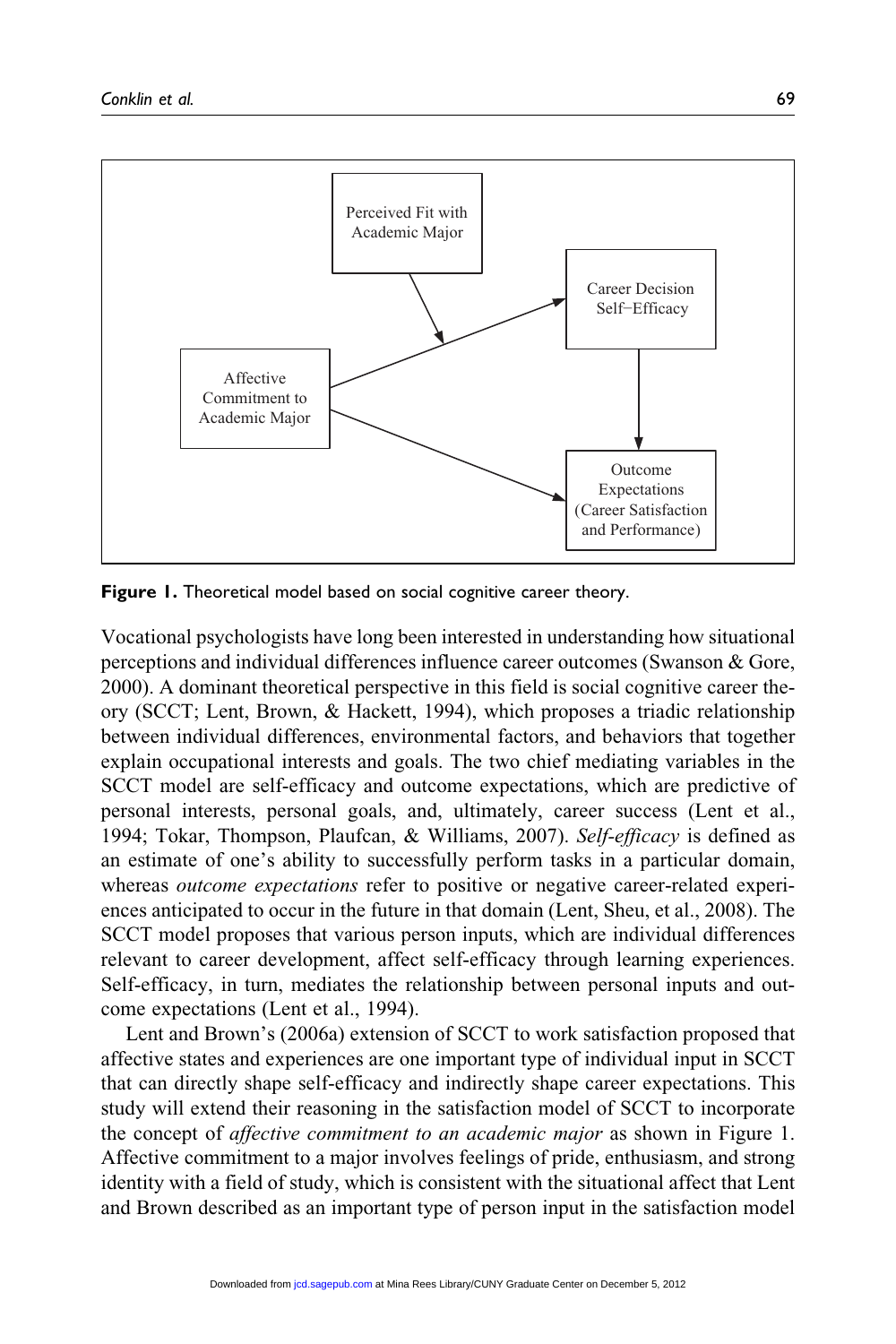of SCCT. As shown in the figure, we expect that students with high affective commitment to a major will also report more favorable career decision self-efficacy (CDSE; Taylor & Betz, 1983) and outcome expectations. However, we also expect that these relationships are moderated by perceived abilities–demands fit with the academic major, suggesting that affective commitment alone is not enough to generate CDSE and positive outcome expectations.

### Commitment Theory and Academic Major Commitment

Significant research on commitment has been published in the field of industrial/ organizational psychology with respect to organizations (e.g., Meyer, Allen, & Smith, 1993). Meyer and Allen (1984, 1991) created a three-component conceptualization of organizational commitment that is the basis for much of this research, proposing that employees can display affective, continuance, and normative commitment to the companies for which they work. Meyer and Allen's (1991) model suggests that employees with affective commitment desire to remain with a company due to an emotional attachment to it, those with continuance commitment remain with an organization because they feel it would be too costly to leave, and those with normative commitment feel that they ought to continue working for an organization out of an obligation or sense of duty.

Wessel, Ryan, and Oswald (2008) first extended the construct of commitment to the vocational literature by examining why students desired to remain in a program of study. They found that affective major commitment, but not normative or continuance major commitment, was related to academic self-efficacy. The reasoning behind this relationship is that students who feel a strong emotional identification with their field of study are more likely to develop confidence within the domain of that field and a commitment to remain and finish their degrees. This study expands on Wessel et al.'s findings by focusing on affective major commitment as a direct predictor of a different type of self-efficacy, namely, CDSE. CDSE speaks to the confidence that one can successfully complete tasks that facilitate making, and committing to, a career choice (Taylor & Betz, 1983). We focused on CDSE over other types of self-efficacy for two reasons. First, CDSE has been tied to important educational and career outcomes in a wide body of research and is one of the most heavily researched forms of self-efficacy (Betz, 2007), suggesting that it is a critical quality for students to possess. Second, because we are examining the impact of students' commitment to academic majors on SCCT, we wanted to study a specific form of self-efficacy that is tailored to this domain (Lent & Brown, 2006b). Students who emotionally identify with a field of study are likely to appraise their experiences positively, feel comfortable setting goals to continue their studies, and make plans for future careers in that field, which are all key components of CDSE (Betz, Klein, & Taylor, 1996). Consequently, we expect that affective commitment to an academic major will be positively related to CDSE.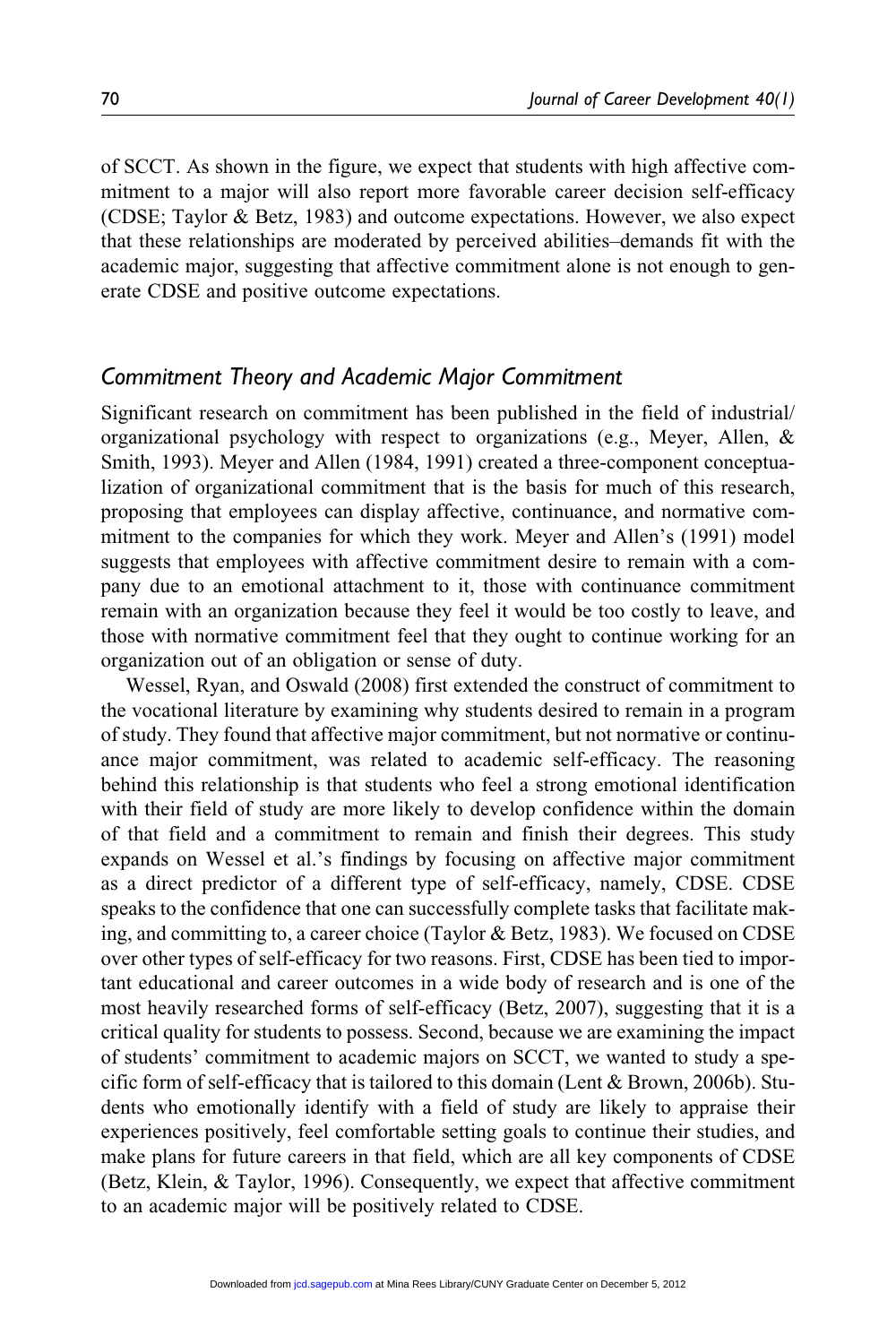As shown in Figure 1, we also expect that CDSE will partially mediate the relationship between affective commitment and two key outcome expectations: expected career satisfaction and expected career performance. This pattern of relationships is consistent with Lent and Brown's (2006a) theoretical model of SCCT and satisfaction, which shows that person inputs, like personality and affective states, can influence self-efficacy directly and outcome expectations indirectly.

## Expected Outcomes: Career Satisfaction and Performance

Both vocational and industrial/organizational psychologists have demonstrated interest in job satisfaction and performance; however, vocational psychologists focus on individuals' outcome expectations, whereas industrial/organizational psychologists are interested in organizational consequences (Lent & Brown, 2006a). Within the vocational framework, Lent and Brown aimed to link organizational psychology with vocational psychology and demonstrate that satisfaction is both a work- and a school-related concept with similar causes and influences. Lent and Brown suggested that those high in self-efficacy will anticipate satisfaction because they are confident that they can obtain what they desire from work or school. Their model suggests that those who have greater self-efficacy and who expect to be satisfied with the outcomes of their efforts are also more likely to actually attain their desired goals. Consistent with their theory, we expect that students with high CDSE will also expect to be satisfied with their future careers.

Performance is another commonly studied variable in both industrial/organizational and vocational psychology contexts (Brown et al., 2008). SCCT's performance model proposes that performance expectations and subsequent performance attainment levels are strongly related to one's self-efficacy (Lent et al., 1994). In this study, we will be investigating expected performance as it relates to students' anticipated career development and success; again, we focused on these variables to include outcome expectations that are likely to arise as a consequence of CDSE.

Consistent with SCCT, we place CDSE as a mediator variable between students' person inputs (affective commitment to their majors) and the outcome expectations that they develop, as shown in Figure 1. We propose that affective commitment to the major will have a direct positive effect on CDSE and indirect positive effects on expected career performance and career satisfaction:

- Hypothesis 1a: Career decision self-efficacy will mediate the relationship between affective major commitment and anticipated career performance, yielding a positive, indirect relationship.
- Hypothesis 1b: Career decision self-efficacy will mediate the relationship between affective major commitment and anticipated career satisfaction, yielding a positive, indirect relationship.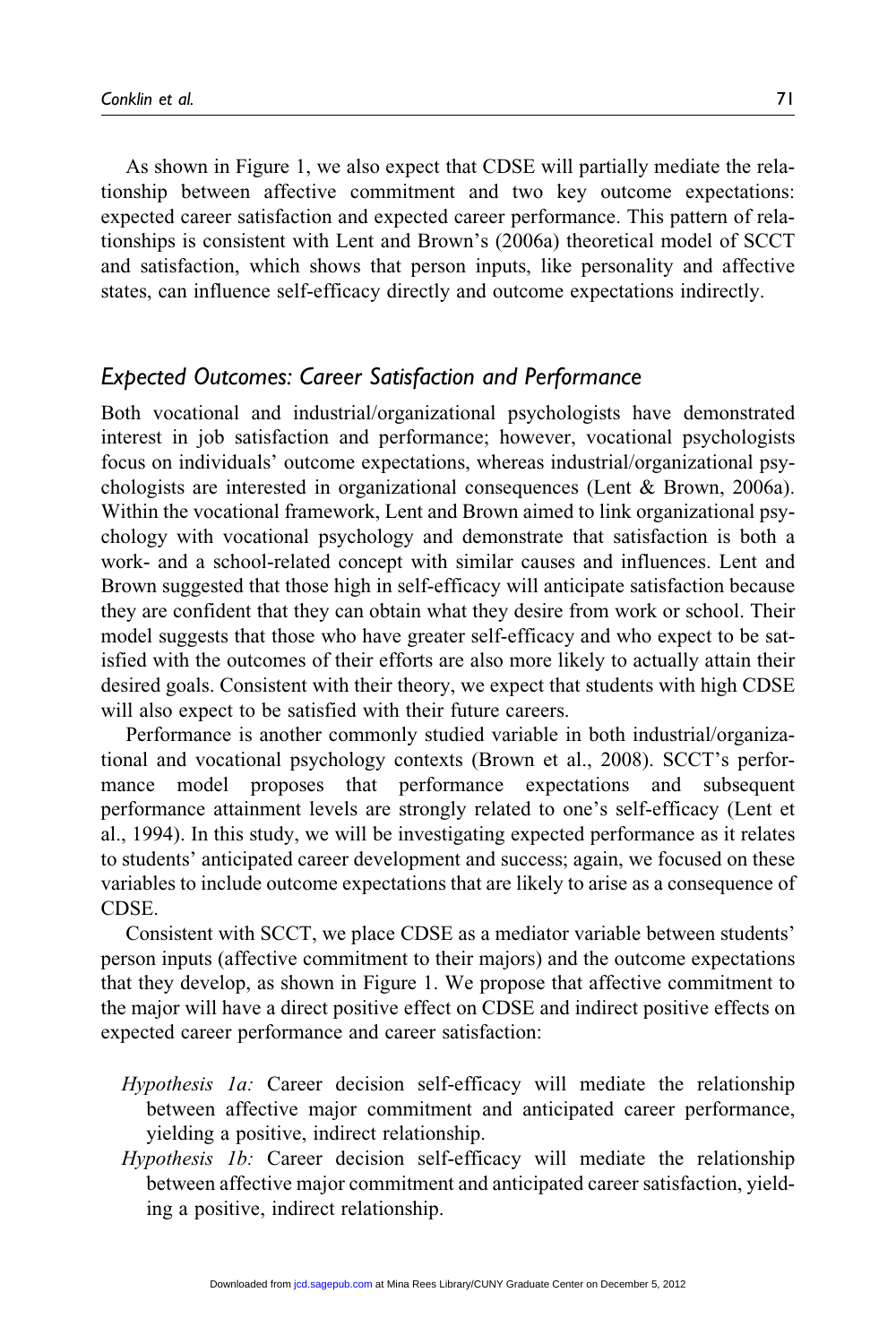## The Moderating Role of Perceived Fit

Fit perceptions may also play a role in shaping self-efficacy (Wessel, Ryan, & Oswald, 2008), particularly perceived abilities–demands fit with the major, the extent to which one perceives that one's abilities meet the demands of an area of study. It is important to note the distinction between perceived fit with a major and affective commitment to a major. While affective commitment involves emotional identification and is rooted in feelings toward an area of study, perceived major fit concerns a cognitive evaluation of how well one's abilities and qualities fit with the demands of the area of study (e.g., Cable & DeRue, 2002). For example, a student may be enthusiastic about a major and what he experiences in classes (high affective commitment), and yet perceive that the demands of the major exceed his abilities to perform well (low-perceived fit).

Wessel et al. (2008) examined both perceived and objective fit in relation to academic withdrawal. They found that perceived fit and affective commitment were both predictive of academic self-efficacy at the bivariate level but did not explore the interaction between these perceptions. We submit that the relationship between affective commitment and CDSE will be dependent on fit perceptions. Consistent with our previous example, a student who feels an emotional identification with a field of study may nevertheless fail to develop the CDSE necessary to succeed in that field if he feels that he lacks the skills and abilities necessary to thrive in that field. We accordingly pose the following hypothesis:

Hypothesis 2: Perceived fit with the academic major will moderate the relationship between affective commitment to the major and CDSE. Specifically, we predict that the relationship between affective commitment and CDSE will be weaker for students with low perceptions of abilities–demands fit.

## Conditional Indirect Effects

Support for Hypotheses 1 and 2 would yield a pattern of moderated mediation, as shown in Figure 1. The hypothesized indirect effects from affective major commitment to (a) anticipated career performance and (b) anticipated career satisfaction are based partly on the direct relationship between affective major commitment and CDSE. Consequently, if perceived fit with the major moderates the direct relationship between commitment and CDSE, then these indirect relationships will also be conditional on the perceived fit moderator. Accordingly, we pose the following hypothesis concerning moderated mediation:

Hypothesis 3: Perceived fit with the academic major will moderate the indirect effects from (a) affective major commitment to expected career performance and (b) affective major commitment to expected career satisfaction, via CDSE.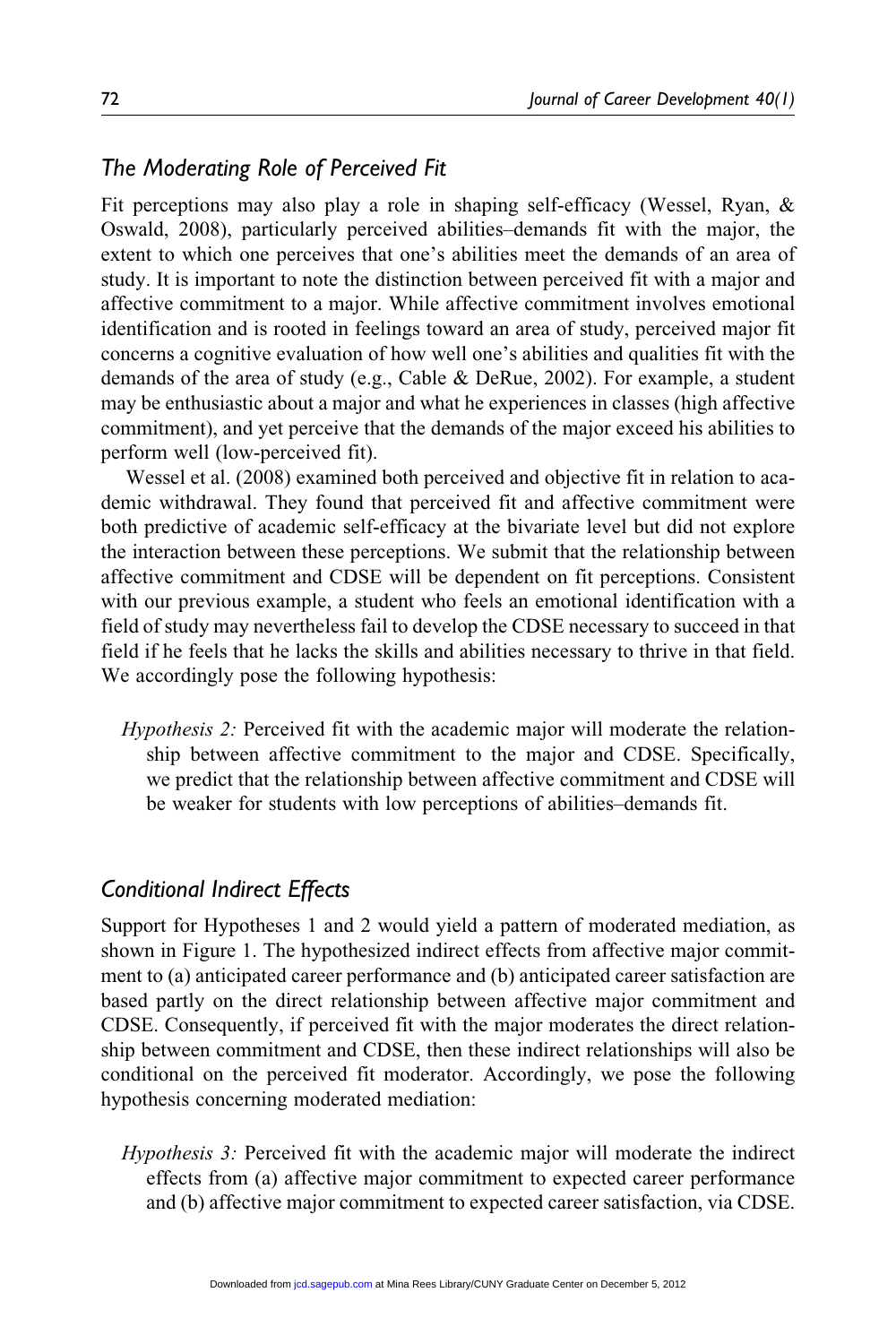## Summary

Lent, Brown, and Hackett (1994) proposed that self-efficacy is a key mediator that shapes vocational interest development, goals, activity selection and practice, and finally performance attainments. Our objective is to integrate the constructs of academic major commitment and perceived fit into the SCCT model of satisfaction (Lent & Brown, 2006a) as person inputs, which we test among a sample of students from diverse areas of study. We propose that CDSE will mediate the relationship between academic major commitment and the outcome expectations of anticipated career satisfaction and performance. Finally, we hypothesize that perceived abilities–demands fit with the major will moderate the relationship between affective major commitment and CDSE and that support for moderated mediation will emerge.

## Method

#### **Participants**

The sample was composed of 200 participants (28% male and 72% female) who were recruited from a small, public college in the Mid-Atlantic region of the United States. Participants were recruited publicly from the college's student center to ensure that the sample included respondents from a wide variety of majors and class levels, and participation was incentivized with a free cup of coffee while the respondents completed the survey. All participants provided informed consent and the study was conducted with approval of the college's Institutional Review Board.

The mean age of the sample was 19.8, ranging from age 17 to 32 ( $SD = 1.65$ ) years). In terms of race/ethnicity, 69.5% self-identified as Caucasian, 8.5% as Asian American, 8% as Hispanic/Latino, 5% as African American, and 5% as belonging to some other group. First-, second-, third-, fourth-, and fifth-year students accounted for,  $22\%, 20\%, 26.5\%, 29.5\%,$  and  $0.5\%$  of the sample, respectively. The majority of participants were classified as social science/humanities majors (39.5%), with majors such as psychology, English, political science, history, and communications. Other major categories included physical and natural sciences (24.5%), business  $(14.5\%)$ , education  $(11\%)$ , art  $(5\%)$ , and engineering  $(4.5\%)$ , proportions that are broadly consistent with the population distribution at the college.

#### Measures

Given that several of our measures were either modified or developed for this study, we conducted a pilot study prior to administering the focal survey to the sample described above. This pilot involved a sample of 89 students drawn from the same college population as the focal sample described above that we used for hypothesis testing. The purpose of the pilot was to allow us to report additional reliability data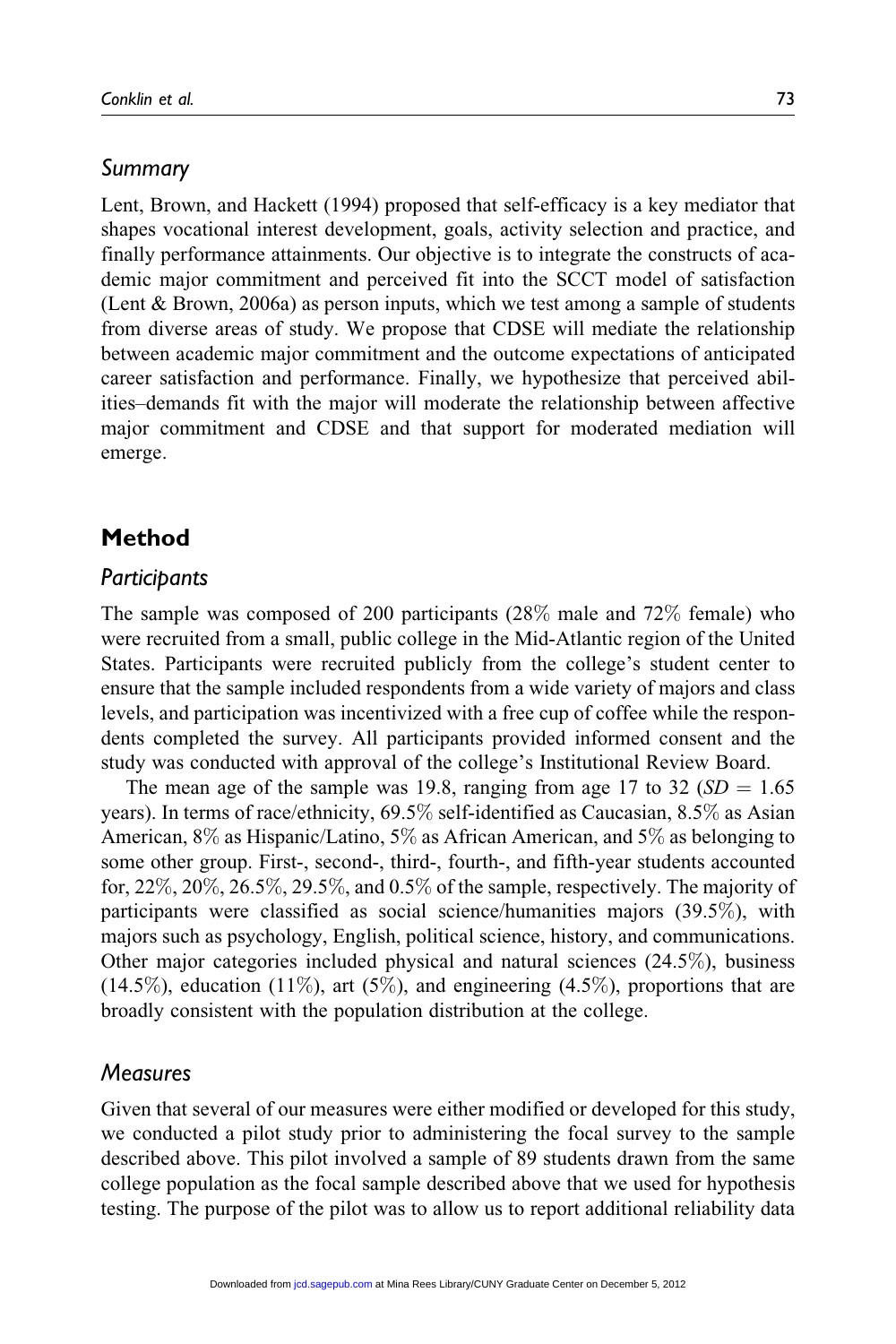for these new measures. Where we mention pilot data below, we are referring to findings among this group of 89 students.

Affective major commitment. Affective major commitment was assessed with Wessel et al.'s (2008) 6-item measure. Participants indicated the extent to which they agreed with each of the statements on a 5-point Likert-type scale  $(1 = strongly$ disagree to  $5 =$  strongly agree). A sample item reads, "My major is important to my self-image.'' This measure was developed based on Meyer and Allen's (1997) measure of affective commitment to organizations, which has been widely used and validated in organizational research with respect to other job attitudes and performance criteria (e.g., Allen & Meyer, 2000). Wessel et al. (2008) reported that  $\alpha$  $=$  .83 for the measure in their study and demonstrated its validity with respect to constructs such as learning adaptability and uncertainty adaptability. We found that  $\alpha = .81$  in our pilot sample and .87 in our focal sample.

Perceived academic major fit. Perceived abilities–demands fit with an academic major was measured with a 6-item scale that we developed based on items pertaining to abilities–demands fit with jobs from a scale developed by Brkich, Jeffs, and Carless (2002). The original Brkich et al. measure was developed and validated over several different samples and has been shown to be predictive of constructs such as job satisfaction and perceived engagement with work. Sample items from the modified measure that we used read, ''I believe that my personality is congruent with my major," "My knowledge, skills, and abilities match the requirements of the major," and ''I possess qualities that are valued in my major.'' Responses were made on a 5-point scale (1 = strongly disagree to  $5 =$  strongly agree) and scale scores were created by averaging all responses; higher scores indicate greater fit perceptions. Brkich et al. reported internal consistency of  $\alpha = .92$  in two different samples for the original measure of perceived fit with a job. For our modified scale pertaining to perceived major fit, we found that  $\alpha = .91$  in the pilot sample and 0.94 in the focal sample.

CDSE. Perceptions of CDSE were assessed with the short form of the Career Decision Self-Efficacy Scale (CDSE-SF) developed by Betz, Klein, and Taylor (1996). The CDSE-SF measures five dimensions (Self-Appraisal, Occupational Information, Goal Selection, Planning, and Problem Solving) with 5 items each, for a total of 25 items. Participants indicated the extent to which they agreed with each of the 25 statements on a 5-point Likert-type scale (1 = *strongly disagree* to 5 = *strongly* agree) consistent with the recommendations of Betz, Hammond, and Multon (2005). We calculated a global scale score for the CDSE-SF by averaging the responses across all 25 items such that higher scores indicate greater levels of CDSE. Extensive validity and reliability information for the CDSE-SF was summarized by Betz et al. A sample item asked participants to indicate the extent to which they believed they could "successfully manage the job interview process." Betz et al. reported  $\alpha$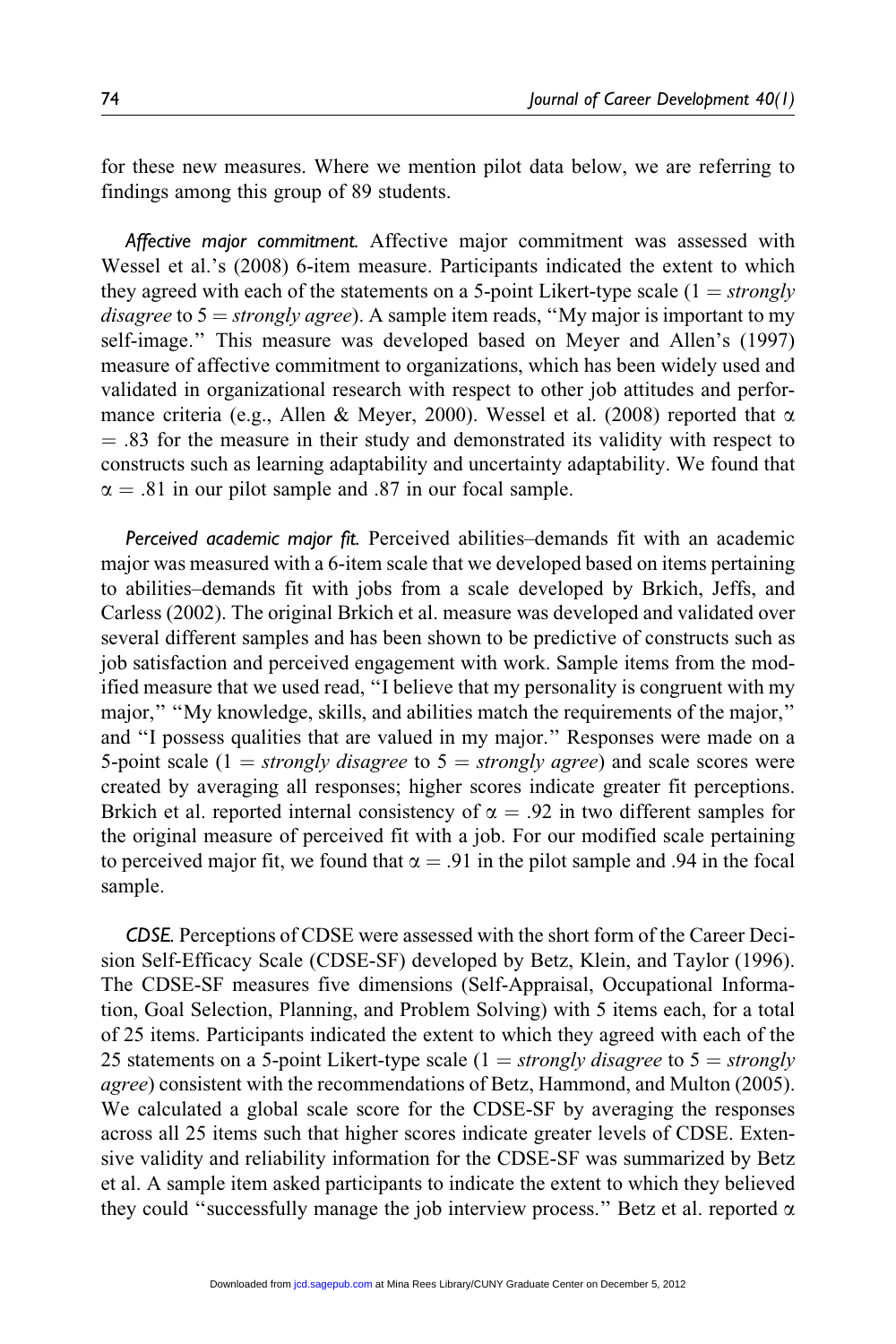in this study.

coefficients ranging from .78 to .87 for the CDSE-SF administered with a 5-point response scale to three samples. Similarly, we found that  $\alpha = .84$  for the focal sample

Outcome expectations: Career performance. Students' outcome expectations about career performance were measured with the career subscale of the Role-Based Job Performance Scale, which was developed by Welbourne, Johnson, and Erez (1998). The measure was used with the permission of these authors consistent with its instructions. In this study, the instructions for the 4-item measure were modified so that participants answered with respect to expected progress rather than current progress toward career outcomes. A sample item reads, ''Obtaining personal career goals." Responses were measured on a 5-point Likert-type scale  $(1 = strongly$  disagree to  $5 =$  strongly agree); the scale score was computed by averaging the 4 items such that higher scores indicate more favorable outcome expectations. Extensive reliability and validity data from 10 samples collected from six organizations were reported by Welbourne et al., including subscale reliabilities ranging from .83 to .92. We found that coefficient  $\alpha$  was .84 in our pilot sample and .87 in our focal sample.

Outcome expectations: Career satisfaction. Students' outcome expectations with respect to career satisfaction were measured with a self-developed, 3-item scale. Survey items were measured on a 5-item Likert-type scale  $(1 = strongly disagree)$ to  $5 = strongly \ degree$ ). Sample items read, "Overall, I expect to be satisfied with my career" and "I will enjoy working in my future career." Coefficient  $\alpha$  for this measure was .73 in the pilot sample and .78 in the focal sample.

## **Results**

Table 1 reports the means, standard deviations, and correlations among variables. Because we observed strong relationships between affective major commitment and perceived major fit, and between anticipated career performance and satisfaction, we began by conducting a confirmatory factor analysis (CFA) on the items and comparing the fit of our hypothesized measurement model to several alternatives using MPlus version 4.21 (Muthén & Muthén, 1998–2007). Such tests of alternative models allow us to demonstrate that constructs are discriminant despite the observed strong relationships (Bagozzi, Yi, & Phillips, 1991). We first tested our hypothesized measurement model by modeling all five constructs (affective major commitment, perceived major fit, CDSE, anticipated career performance, and anticipated career satisfaction) with their individual items as indicators. This model showed acceptable fit to the data,  $\chi^2_{(1021)} = 1721.34$ ,  $p < .01$ ; comparative fit index (CFI)  $=$  .89; Tucker–Lewis index (TLI)  $=$  .86; root mean square error of approximation  $(RMSEA) = .06$ ; standardized root mean square residual  $(SRMR) = .06$ . Based on the strong correlation between their scale scores, we next tested an alternative in which the perceived fit and affective major commitment items were allowed to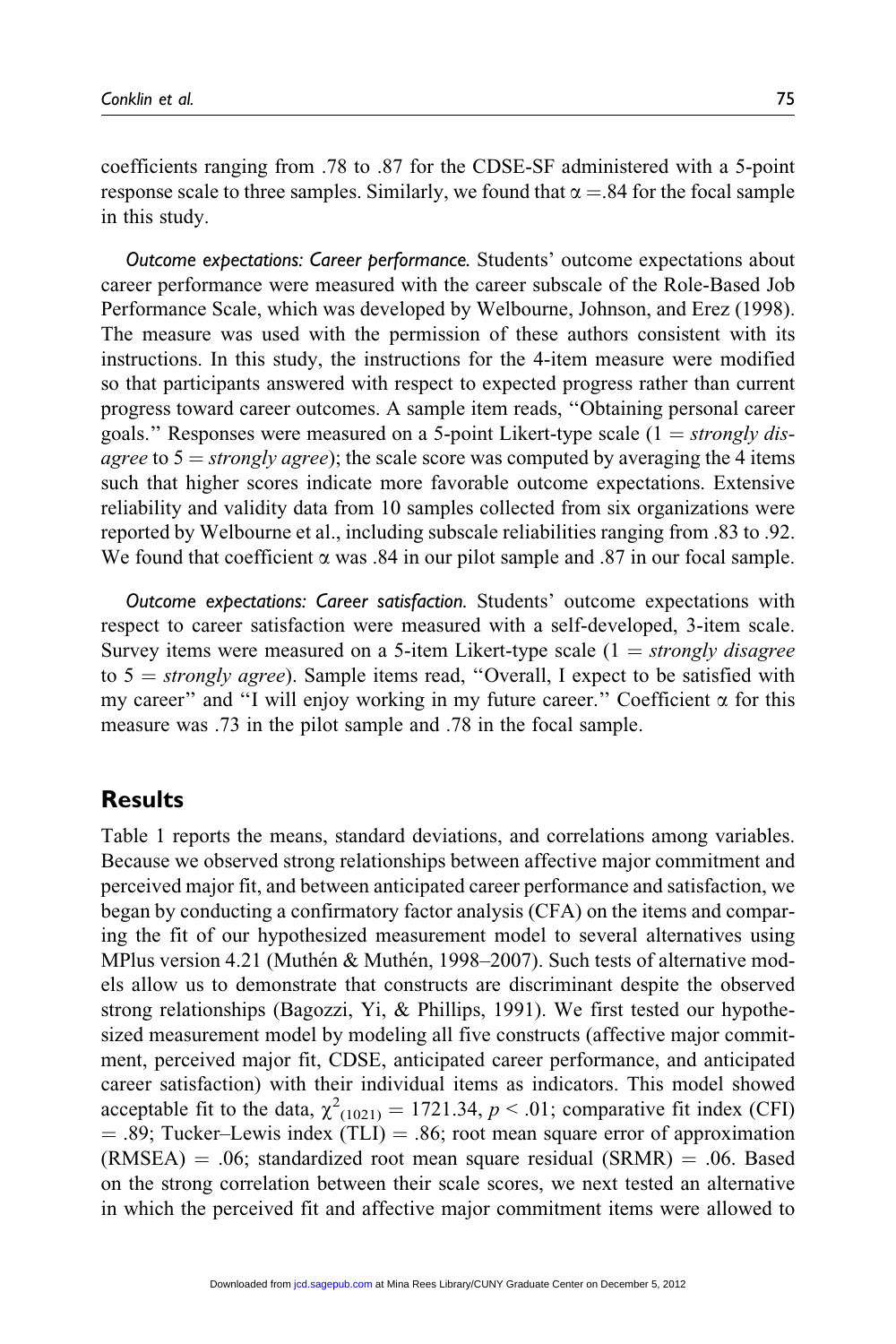|                                                                  | M | -SD | $\blacksquare$        | 2 3                                                          | 4 5                          | $\overline{\phantom{0}}$ 6 |                                             | 8 |
|------------------------------------------------------------------|---|-----|-----------------------|--------------------------------------------------------------|------------------------------|----------------------------|---------------------------------------------|---|
| I. Gender                                                        |   |     |                       |                                                              |                              |                            |                                             |   |
| 2. Age                                                           |   |     | $19.77$ 1.65 $-.09$ - |                                                              |                              |                            |                                             |   |
| 3. Academic rank                                                 |   |     |                       | 2.66 $1.14 - 17^*$ .74 <sup>**</sup>                         |                              |                            |                                             |   |
| 4. Affective commitment 3.16 0.79 .15* -.03 -.08 .87<br>to major |   |     |                       |                                                              |                              |                            |                                             |   |
| 5. Perceived major fit                                           |   |     | 4.00 0.82 .10         | $-.03$                                                       | $-.07$ .82 <sup>**</sup> .94 |                            |                                             |   |
| 6. CDSE                                                          |   |     |                       | 3.82 0.49 - 02 04 09 .39 <sup>**</sup> .43 <sup>**</sup> .84 |                              |                            |                                             |   |
| 7. Expected career<br>satisfaction                               |   |     |                       | 4.14 0.54 -.06 0.01 0.02 .47 <sup>**</sup> .52** .65** .78   |                              |                            |                                             |   |
| 8. Expected career<br>performance                                |   |     | 4.35 $0.55 - 0.05$    | .01                                                          |                              |                            | $.01$ $.38**$ $.43**$ $.45**$ $.67**$ $.87$ |   |

Table 1. Means, Standard Deviations, and Correlations

Note.  $CDSE =$  career decision self-efficacy. Coefficient alphas are reported on the diagonal  $*_{p}$  < .05.  $*_{p}$  < .01.

load on a single, unitary construct. The fit of this model was significantly worse than that of the hypothesized measurement model,  $\Delta \chi^2_{(4)} = 121.76, p < .01$ . We then tested another alternative model that allowed the anticipated career satisfaction and performance items to load on a single construct; again, this alternative demonstrated significantly worse fit to the data than the hypothesized model in which all constructs were discriminant,  $\Delta \chi^2_{(4)} = 134.12$ ,  $p < .01$ . The results of these chisquare difference tests demonstrated that each measure is assessing a distinct construct although several of the measures are strongly related.

We also tested to see if demographic variables influenced any of the constructs in our model. A series of independent samples t tests indicated that there were no mean differences observed when comparing men versus women or when comparing Caucasian versus non-Caucasian participants for any constructs. Consequently, we did not include any demographic variables in the analysis.

We tested our hypotheses in Statistical Package for the Social Sciences (SPSS) with the aid of macros developed by Preacher and colleagues (Preacher & Hayes, 2008; Preacher, Rucker, & Hayes, 2007). The macro by Preacher and Hayes (2008) allows for the evaluation of indirect effects in SPSS with a bootstrapping methodology. Bootstrapping is an empirical process of drawing cases with replacement from the sample to create an approximation of the sampling distribution of the indirect effect, which is repeated many times (in this study,  $N = 5,000$ ) to generate a confidence interval around the magnitude of the indirect effect. Bootstrapping is preferable when testing mediation because it does not assume that the sampling distribution of the indirect effect is normal in shape (Shrout & Bolger, 2002), a key assumption of the more traditional Sobel test that is regularly violated. The second macro by Preacher, Rucker, and Hayes (2007) allows for the simultaneous testing of moderated mediation, which occurs when an indirect effect is contingent on a moderating variable.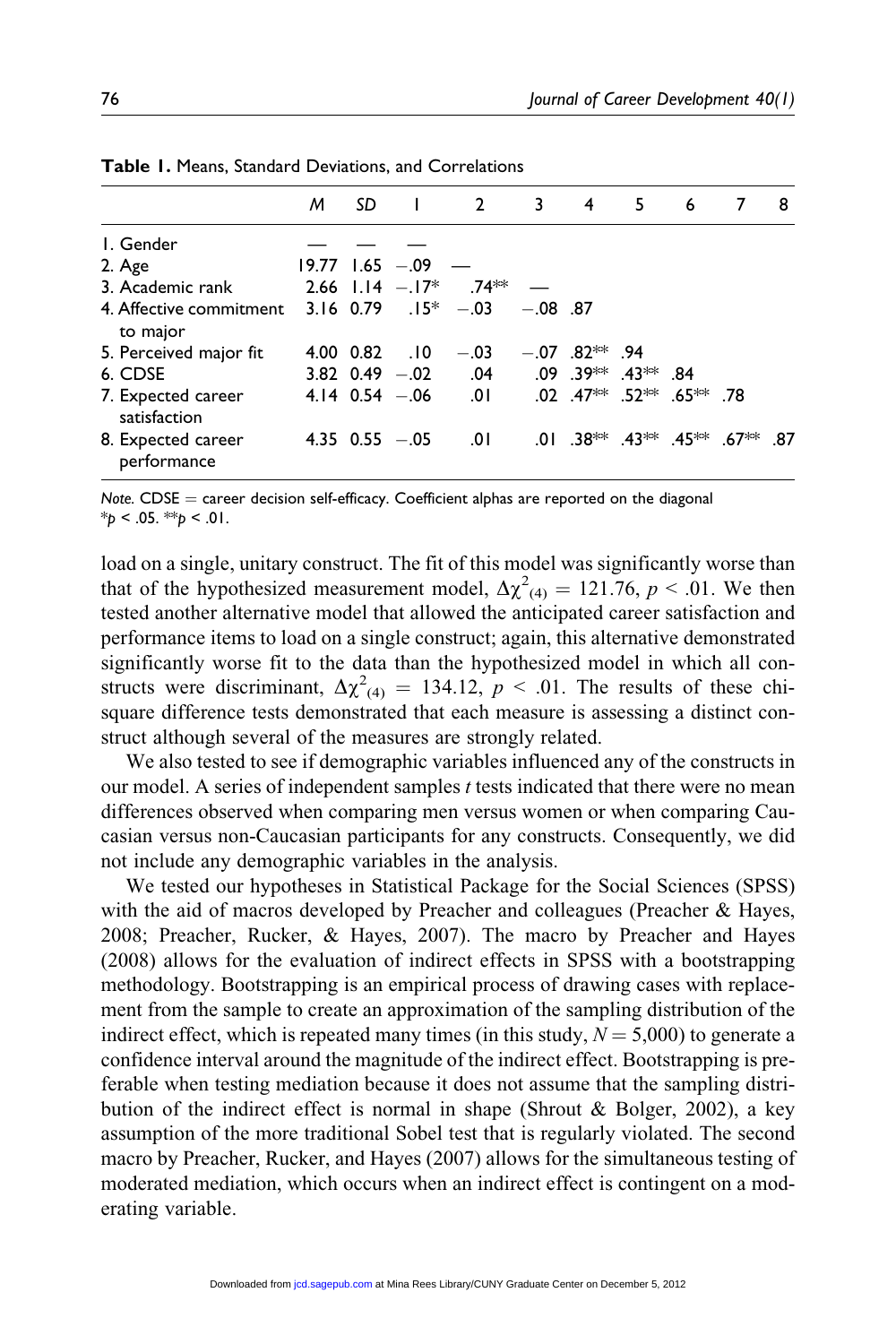Consistent with Hypothesis 1a, we found that CDSE partially mediated the relationship between affective commitment to the academic major and expected career performance. The indirect effect from affective commitment to expected career performance via CDSE was significant when tested with both a traditional Sobel test  $(ab = .10, SE = .02, z = 3.98, p < .01)$  and with bootstrapping  $(M = .10, SE = .02, z = 3.98, p < .01)$  $.03, N = 5,000, 95\%$  confidence interval  $\text{[CI]} = [.05, .16]$ . Further, the direct effect from affective commitment to expected career performance also remained significant after including the mediator in the model ( $b = .17$ ,  $SE = .05$ ,  $t = 3.61$ ,  $p <$ .01), yielding partial mediation consistent with SCCT.

A similar pattern of support was observed for Hypothesis 1b, which stated that CDSE would mediate the relationship between affective commitment to the academic major and expected career satisfaction. The indirect effect was significant as expected when tested with both the Sobel test ( $ab = .15$ ,  $SE = .03$ ,  $z = 5.12$ , p < .01) and the bootstrapping ( $M = .15$ ,  $SE = .03$ ,  $N = 5,000$ ,  $95\%$  CI = [.09, .21]). We again found partial mediation given that the direct effect from affective commitment to expected satisfaction remained significant after the inclusion of the CDSE mediator variable ( $b = .17$ ,  $SE = .04$ ,  $t = 4.45$ ,  $p < .01$ ).

Hypothesis 2 stated that perceived fit with the academic major would moderate the relationship between affective commitment and CDSE. We followed procedures outlined by Aiken and West (1991) to test this hypothesis with moderated multiple regression. Specifically, we first mean-centered participants' scores on affective commitment to the major and perceived major fit. We then created an interaction term by multiplying these mean-centered scores together. Next, we regressed CDSE on both centered predictors in Step 1, followed by the interaction term in Step 2, which resulted in a significant effect for the interaction term ( $\beta = .34$ ,  $p < .01$ ). To test if the shape of this significant interaction was consistent with our hypothesis, we plotted both regression lines as shown in Figure 2 at low and high levels of fit perceptions (low and high values are  $-1$  SD and  $+1$  SD around the mean, respectively). As shown in the figure, the slope of the relationship between affective commitment and CDSE is not significant when perceived fit is low  $(t = .67, p = .50)$  but is significant when perceived fit is high ( $t = 3.46$ ,  $p < .01$ ). Consequently, Hypothesis 2 was supported.

Finally, Hypotheses 3a and 3b posited that we would find support for moderated mediation. Consistent with Hypothesis 3a, we found that the indirect effect from affective commitment to the major to anticipated career performance via CDSE was significant only when perceived fit was at its mean ( $z = 2.08$ ,  $p < .05$ ) or 1 standard deviation above the mean ( $z = 2.69$ ,  $p < .01$ ). The indirect effect was not significant when fit perceptions were at 1 standard deviation below the mean ( $z = 0.65$ ,  $p =$ .52). Similarly, we found that the indirect effect from affective commitment to anticipated career satisfaction via CDSE was significant only when perceived fit was at its mean ( $z = 2.31$ ,  $p < .05$ ) or 1 standard deviation above the mean ( $z = 3.18$ ,  $p <$ .01). The indirect effect was not significant when fit perceptions were at 1 standard deviation below the mean ( $z = 0.66$ ,  $p = .51$ ). Hypothesis 3b was therefore also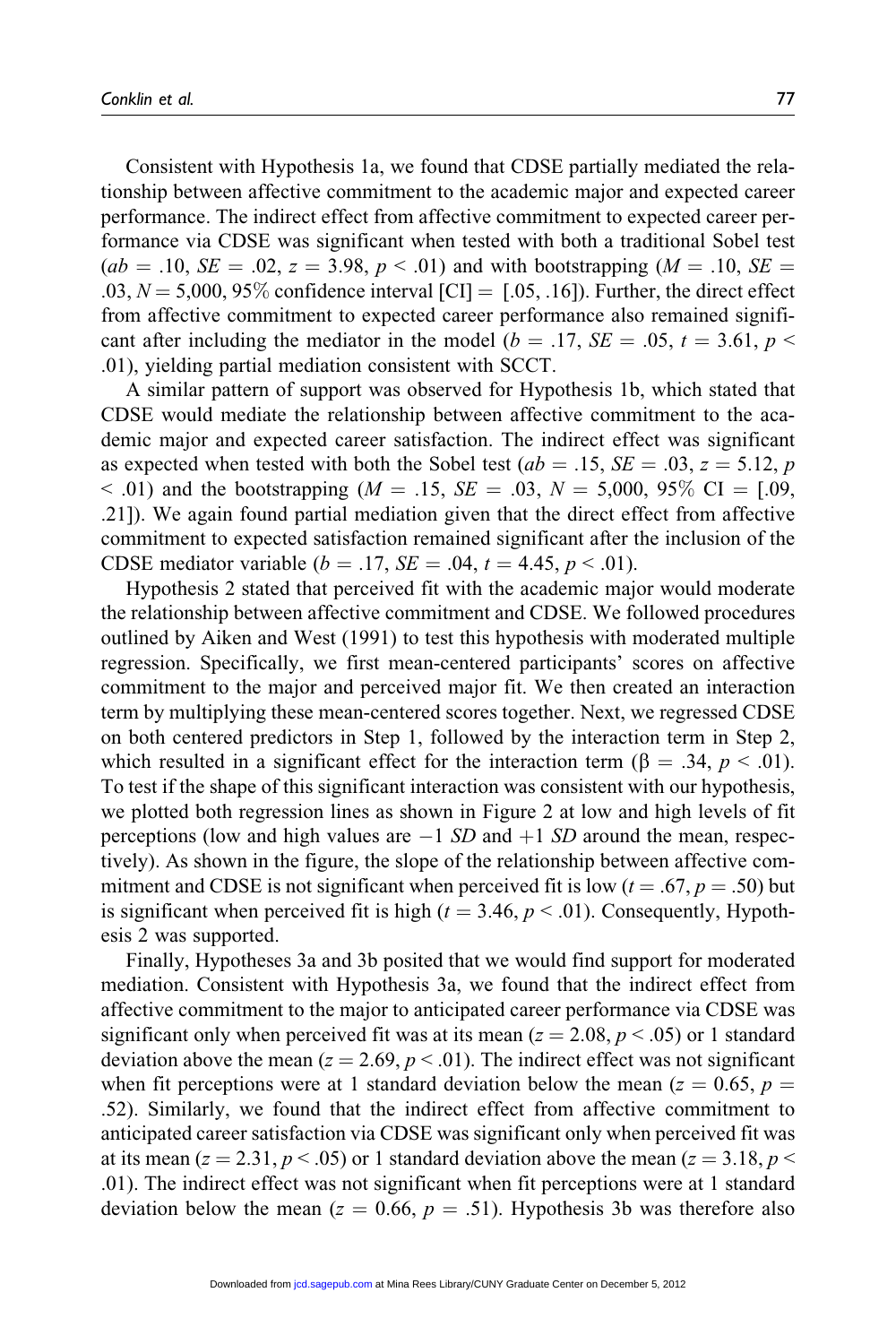

Figure 2. Interaction of affective commitment to major and perceived abilities–demands fit with major on career decision self-efficacy (Hypothesis 2).

supported. Taken together, our support for Hypotheses 2–3b shows that the direct and indirect beneficial effects of affective commitment to a major are conditional on also having high levels of perceived abilities–demands fit with the major. Affective commitment is not associated with CDSE or outcome expectations when perceived abilities–demands fit with the major is low.

## **Discussion**

Overall, the results of this study are consistent with and elaborate on the satisfaction model of SCCT, demonstrating that CDSE is an important mediator between perceptions of an academic major and the career outcome expectations that students report. This study also demonstrated that affective major commitment can predict CDSE and is indirectly related to positive outcome expectations. Further, we found that perceived abilities–demands fit with the academic major is an important moderator of the relationship between affective major commitment and CDSE. Although affective commitment and fit perceptions were strongly related, the interaction shown in Figure 2 demonstrates that possessing both is critical to developing high CDSE; participants with both high major fit perceptions and high affective commitment had the highest CDSE scores, but the beneficial direct and indirect effects of affective commitment became nonsignificant when perceived fit was low.

The major contribution of this study is to further incorporate cross-disciplinary constructs, such as abilities–demands fit and affective commitment, into the SCCT model. This study highlights the importance of emotionally identifying with one's academic major by demonstrating that affective commitment is positively related to anticipated career satisfaction and performance. These findings imply that career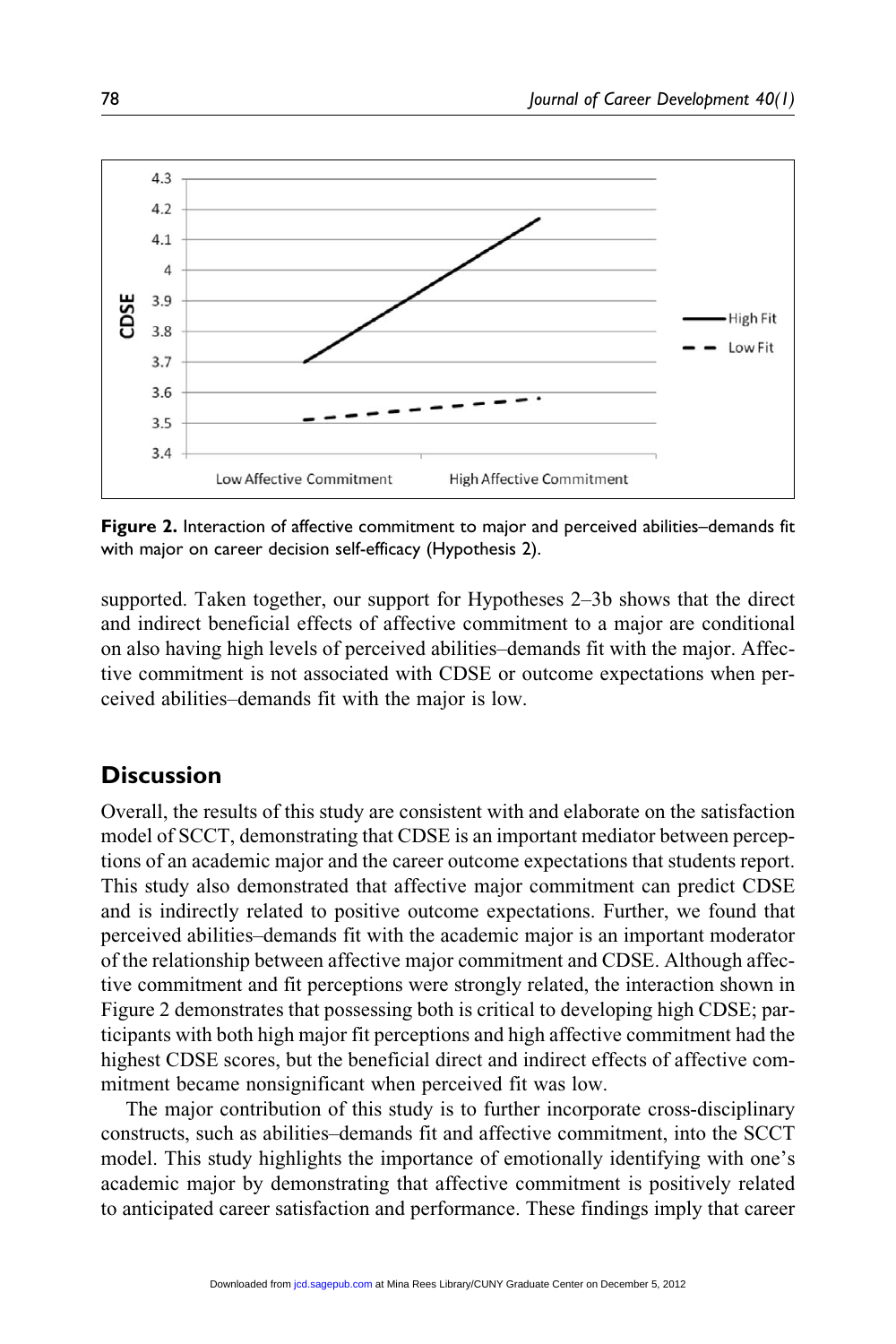counselors and vocational psychologists should emphasize the importance of having an emotional basis for identifying with a major in order to increase CDSE and develop positive career expectations. However, we stress that the perception of abilities–demands fit is an important boundary condition to these relationships. Students may feel a deep identification with an area of study, but if they perceive that they lack the necessary abilities to succeed in that domain, our results show that they will not develop CDSE or favorable outcome expectations for the future.

## Directions for Practice and Future Research

Our results provide further support for Lent et al.'s (1994) proposition that selfefficacy is a critical mediator construct in the SCCT model and a strong direct predictor of career outcome expectations. Thus, this study demonstrates that a further examination of the antecedents of CDSE is an important direction for future counseling practice. For example, Lent, Lopez, Lopez, and Sheu (2008) suggested that career interest formation and goals can be inhibited by environments that do not promote career efficacy-building experiences. Our findings suggest that academic advisors and vocational psychologists can create environments supportive of CDSE development by stressing the importance of finding majors with which students emotionally identify. Counselors and advisors should work with students to help them to identify courses and major-specific experiences in which (a) they felt enthusiastic and happy and (b) there are career options that they appraise favorably and could take pride in pursuing.

However, our results also emphasize the importance of clearly explaining to students the various demands associated with academic majors so that they can form realistic perceptions of fit. Figure 2 shows that affectively committing to a major does not improve CDSE unless students also believe that their abilities fit the demands of the major. Counselors and advisors can help students realistically make these evaluations about the demands of different areas of study and point out where fit exists. This type of guidance should contribute to greater CDSE if the student also emotionally identifies with the field of study. Input from advisors and counselors may be particularly important where ''mismatches'' occur when students find themselves emotionally invested in fields in which they feel that they lack the necessary abilities–demand fit to be successful.

An important direction for future research concerns the role of learning experiences in this process. The choice model of SCCT (Lent et al., 1994) posits that learning experiences mediate the relationship between person inputs and self-efficacy, and between person inputs and outcome expectations. However, the satisfaction model of SCCT (Lent & Brown, 2006a) suggests that person inputs, like situational affect, can directly shape self-efficacy. Additional research is needed to identify if students gain more learning experiences when they have high affective commitment and fit perceptions in a field and if those learning experiences mediate the links between commitment, self-efficacy, and outcome expectations.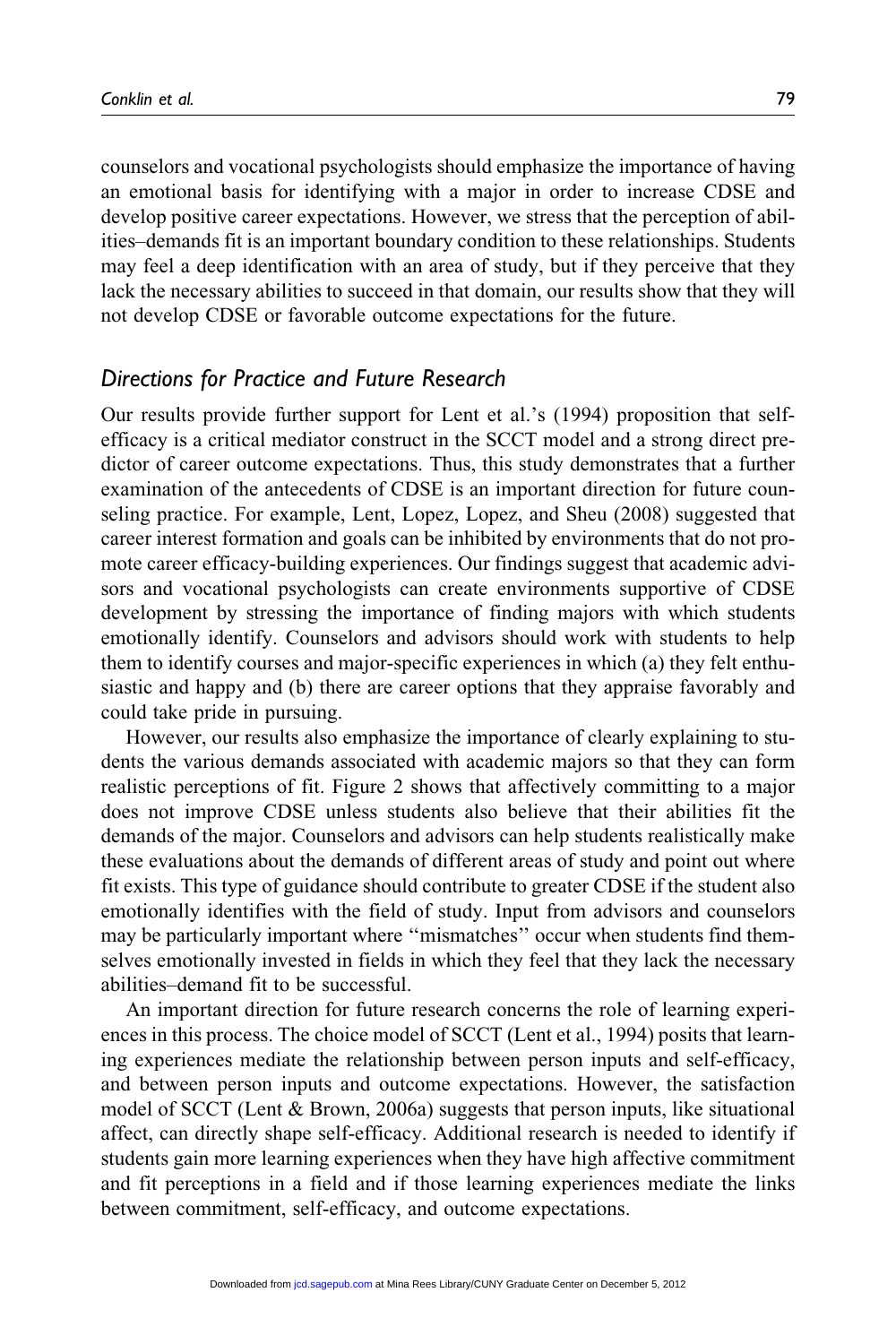A final direction for future research concerns the directionality of some of the effects that we hypothesized. For example, the relationship between affective commitment and CDSE may be reciprocal, wherein emotional identification with a field improves CDSE, and CDSE in return deepens one's emotional identification. Ultimately, we feel that the process must begin with the causal ordering shown in Figure 1; the satisfaction model of SCCT clearly places affective person inputs, like affective commitment, as antecedents of self-efficacy rather than outcomes (Lent & Brown, 2006a). However, as we note below, the cross-sectional nature of our data prevents us from explicitly testing this idea. Future longitudinal research could clarify the ordering of our constructs and identify if any reciprocal relationships exist.

#### Limitations

These findings should be interpreted in light of several limitations. Our responses were collected using a cross-sectional, self-report methodology, which limits our ability to draw causal inferences about the order of variables despite the theoretical grounding of the study. Further, our data were collected from student participants attending a single educational institution, which may affect the generalizability of our results. A third limitation to this study concerns the participant demographics. Given that 72% of the sample was female and 69.5% were Caucasian, future research should utilize a more diverse sample of participants to examine whether our results are influenced by the gender or race/ethnicity of participants (e.g., Byars-Winston, 2006).

A final important limitation concerns the measures used in this study. Aside from Betz et al.'s (1996) CDSE-SF, our remaining measures were modified from validated scales in the industrial/organizational literature or written for the purposes of this study. The observed reliability and factor analytic data suggest that all of these measures have good psychometric properties in both the pilot and the focal samples, but additional research is needed to replicate our findings using alternative scales that have more validity data available. In particular, more validity evidence is needed for the short measure of expected career satisfaction that we developed for this study.

## Conclusion

Previous vocational research has largely neglected the importance of emotionally identifying and fitting with a field of study. Our results expand on SCCT to demonstrate how these perceptions can predict students' CDSE and their outcome expectations with respect to career performance and satisfaction. Most importantly, we demonstrated that affective commitment or fit perceptions alone are insufficient to improve CDSE; students must feel that they ''belong'' in a major in terms of both an emotional identification and a cognitive evaluation of how well their abilities fit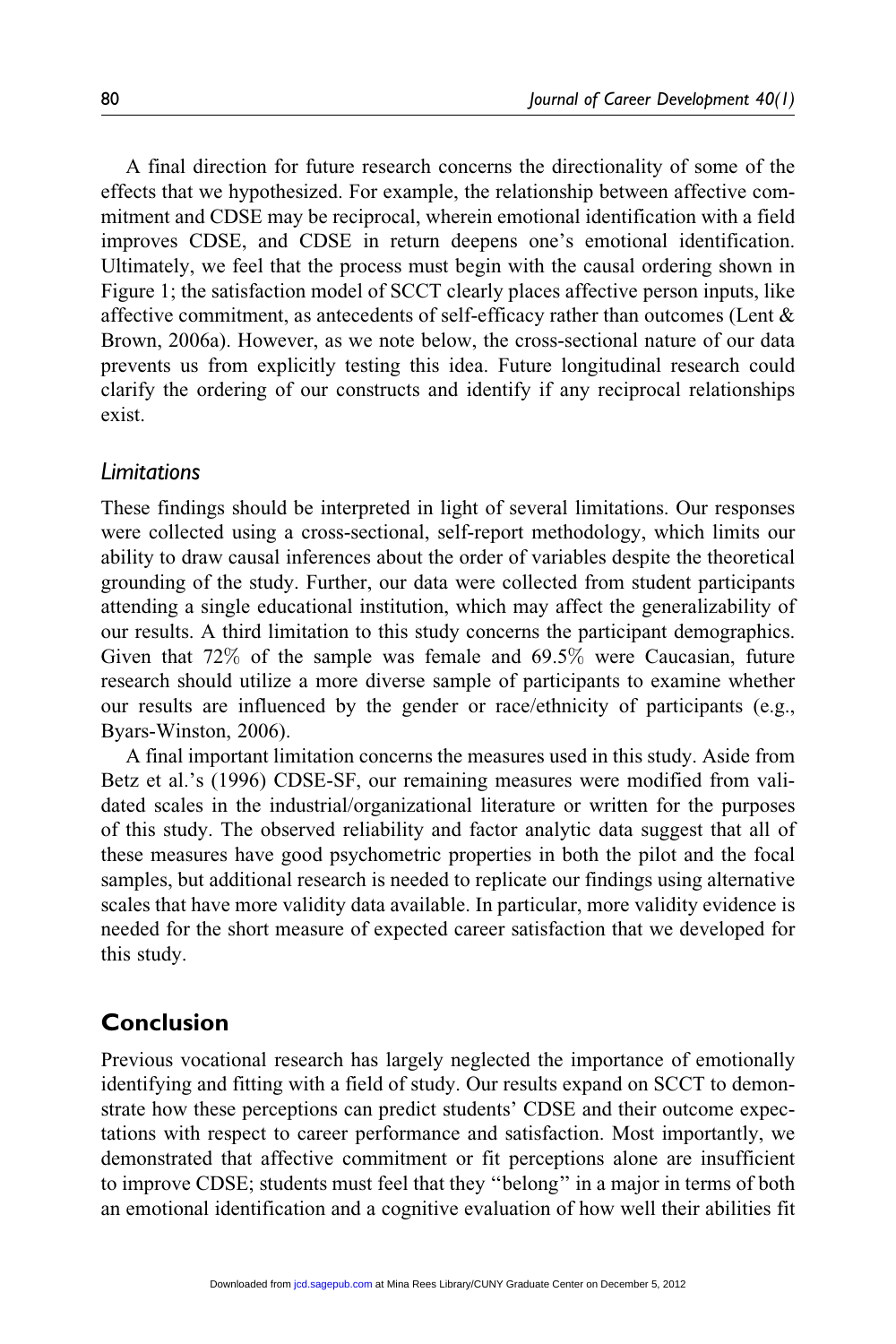with the major's demands. These results suggest a variety of future research directions and offer some important suggestions for academic advisors and career counselors working with college students who need to develop the CDSE to continue their education in a chosen field.

#### Acknowledgment

The authors thank Mindi N. Thompson for feedback on a previous draft of this article and Bryan J. Dougherty for assistance with data collection.

#### Declaration of Conflicting Interests

The authors declared no potential conflicts of interest with respect to the research, authorship, and/or publication of this article.

#### Funding

The authors received no financial support for the research, authorship, and/or publication of this article.

#### **References**

- Aiken, L. S., & West, S. G. (1991). Multiple regression: Testing and interpreting interactions. Thousand Oaks, CA: SAGE.
- Allen, N. J., & Meyer, J. P. (2000). Construct validation in organizational behavior research: The case of organizational commitment. In R. D. Goffin & E. Helmes (Eds.), Problems and assessments in human assessment: Honoring Douglas N. Jackson at seventy (pp. 285–314). Norwell, MA: Kluwer Academic.
- Bagozzi, R. P., Yi, Y., & Phillips, L. W. (1991). Assessing construct validity in organizational research. Administrative Science Quarterly, 36, 421–458. doi:10.2307/2393203
- Betz, N. E. (2007). Career self-efficacy: Exemplary recent research and emerging directions. Journal of Career Assessment, 15, 403–422. doi:10.1177/1069072707305759
- Betz, N. E., Hammond, M. S., & Multon, K. D. (2005). Reliability and validity of five-level response continua for the career decision self-efficacy scale. Journal of Career Assessment, 13, 131–149. doi:10.1177/1069072704273123
- Betz, N. E., Klein, K. L., & Taylor, K. M. (1996). Evaluation of a short form of the career decision-making self-efficacy scale. Journal of Career Assessment, 4, 47–57. doi:10. 1177/106907279600400103
- Brkich, M., Jeffs, D., & Carless, S. A. (2002). A global self-report measure of person-job fit. European Journal of Psychological Assessment, 18, 43–51. doi:10.1027//1015-5759.18. 1.43
- Brown, S. D., Tramayne, S., Hoxha, D., Telander, K., Fan, X., & Lent, R. W. (2008). Social cognitive predictors of college students' academic performance and persistence: A metaanalytic path analysis. Journal of Vocational Behavior, 72, 298–308. doi:10.1016/j.jvb. 2007.09.003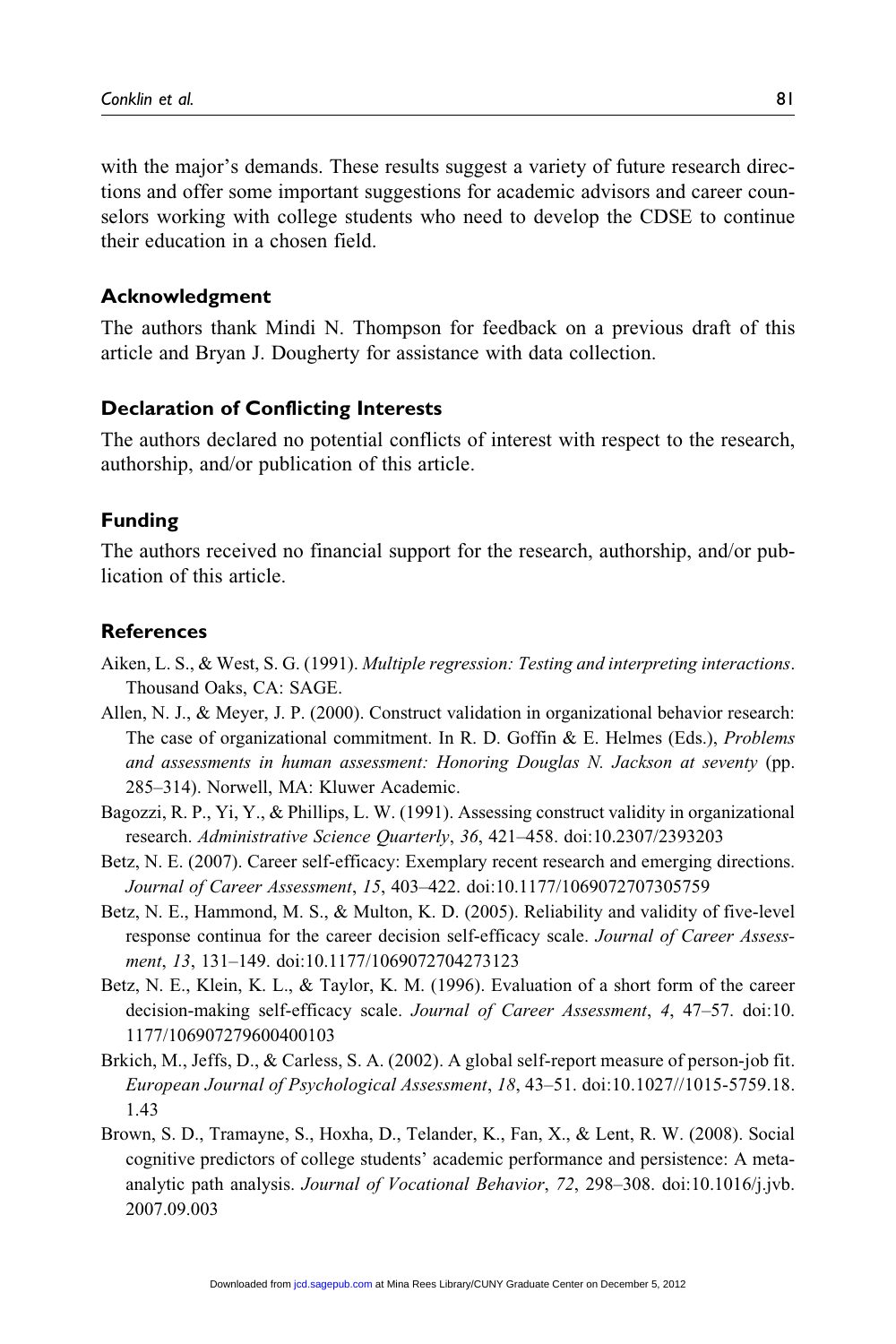- Byars-Winston, A. M. (2006). Racial ideology in predicting social cognitive career variables for black undergraduates. Journal of Vocational Behavior, 69, 134–148. doi:10.1016/j.jvb. 2006.02.005
- Cable, D. M., & DeRue, D. S. (2002). The convergent and discriminant validity of subjective fit perceptions. Journal of Applied Psychology, 87, 875–884. doi:10.1037/0021-9010.87.5. 875
- Lent, R. W., & Brown, S. D., (2006a). Integrating person and situation perspectives on work satisfaction: A social-cognitive view. Journal of Vocational Behavior, 69, 236–247. doi: 10.1016/j.jvb.2006.02.006
- Lent, R. W., & Brown, S. D. (2006b). On conceptualizing and assessing social cognitive constructs in career research: A measurement guide. Journal of Career Assessment, 14, 12-35. doi:10.1177/1069072705281364
- Lent, R. W., Brown, S. D., & Hackett, G. (1994). Toward a unifying social cognitive theory of career and academic interest, choice, and performance. Journal of Vocational Behavior, 45, 79–122. doi:10.1006/jvbe.1994.1027
- Lent, R. W., Lopez, A. M., Lopez, F. G., & Sheu, H. (2008). Social cognitive career theory and the prediction of interests and choice goals in the computing disciplines. Journal of Vocational Behavior, 73, 52–62. doi:10.1016/j.jvb.2008.01.002
- Lent, R. W., Sheu, H., Singley, D., Schmidt, J. A., Schmidt, L. C., & Gloster, C. S. (2008). Longitudinal relations of self-efficacy to outcome expectations, interests, and major choice goals in engineering students. Journal of Vocational Behavior, 73, 328–335. doi: 10.1016/j.jvb.2008.07.005
- Meyer, J. P., & Allen, N. J. (1984). Testing the "side-bet theory" of organizational commitment: Some methodological considerations. Journal of Applied Psychology, 69, 372–378. doi:10.1037/0021-9010.69.3.372
- Meyer, J. P., & Allen, N. J. (1991). A three-component conceptualization of organizational commitment. Human Resource Management Review, 1, 61–98.
- Meyer, J. P., & Allen, N. J. (1997). Commitment in the workplace. Thousand Oaks, CA: SAGE.
- Meyer, J. P., Allen, N. J., & Smith, C. A. (1993). Commitment to organizations and occupations: Extension and test of a three-component conceptualization. Journal of Applied Psychology, 78, 538–551. doi:10.1037/0021-9010.78.4.538
- Muthén, L. K., & Muthén, B. O. (1998-2007). Mplus user's guide (5th ed.). Los Angeles, CA: Muthén & Muthén.
- Preacher, K. J., & Hayes, A. F. (2008). Asymptotic and resampling strategies for assessing and comparing indirect effects in multiple mediator models. Behavior Research Methods, 40, 879–891. doi:10.3758/BRM.40.3.879
- Preacher, K. J., Rucker, D. D., & Hayes, A. F. (2007). Addressing moderated mediation hypotheses: Theory, methods, and prescriptions. *Multivariate Behavioral Research*, 42, 185–227.
- Shrout, P. E., & Bolger, N. (2002). Mediation in experimental and nonexperimental studies: New procedures and recommendations. Psychological Methods, 7, 422–445.